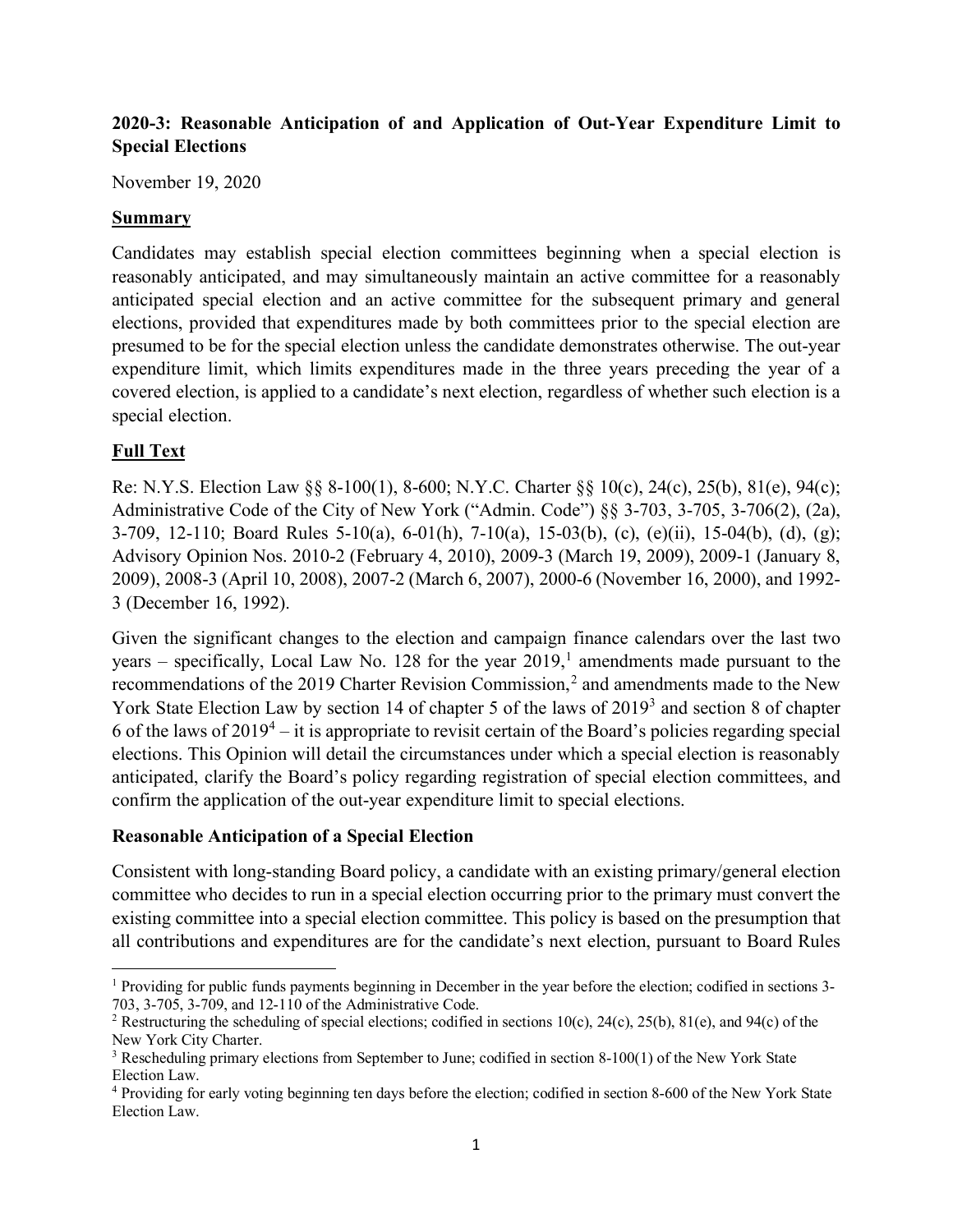[5](#page-1-0)-10(a), 6-01(h), and 7-10(a).<sup>5</sup> Until recently, the Board advised candidates that they could only maintain one active committee at a time, and so a candidate in this position was not permitted to open a new committee for the primary and general elections until after the special election was held. Candidates were also required to wait until after the special election had been officially proclaimed before establishing a special election committee or converting their existing committee to a special election committee, as applicable. However, given the changes to the election calendar, the proximity in time between special and primary elections often necessitates fundraising and spending for the primary – most notably, for petitioning – prior to the special election, and activity in furtherance of the special election may need to begin earlier as well.

Accordingly, the Board has modified its policy to allow candidates to establish special election committees when the special election is reasonably anticipated, and to maintain both an active committee for a reasonably anticipated special election and an active committee for the subsequent primary and general elections, provided that expenditures made by both committees prior to the special election are presumed to be for the special election unless the candidate demonstrates otherwise. Expenditures from the primary/general committee made prior to the special election should be limited to activities such as petitioning that, by their nature, can only occur before the special is held and are in furtherance only of the primary. Fundraising expenditures incurred by the primary/general committee prior to the special will be presumptively attributed to the special election expenditure limit unless the committee demonstrates fundraising costs unique to the primary or general election. For example, a solicitation made to a single individual that results in contributions to both the special committee and the primary/general committee is unlikely to cost more than a solicitation to the same individual solely for a special election contribution. However, if the candidate does document a marginal difference in cost between the solicitations, that difference may be attributed to the primary election expenditure limit.

The majority of special elections are triggered by vacancies that arise from a sitting officeholder being elected to a different office in a November general election. Traditionally, the officeholder vacates their position at the end of December before they are sworn in to their new position in early January. A special election is subsequently proclaimed and scheduled, usually for March. However, a sitting officeholder being elected to a different office – which can occur weeks or months before said proclamation – is sufficient to establish that a special election for that officeholder's seat is reasonably anticipated. The Board acknowledges that candidates may want to begin raising and spending funds for the anticipated special before it has been proclaimed, and public policy dictates that financial activity for a special election should be conducted within the confines of a committee designated for the special election.<sup>[6](#page-1-1)</sup> Accordingly, if an incumbent mayor, public advocate, comptroller, borough president, or City Council member wins a special election or an off-year general election for a different office than the one held by the incumbent, or is unopposed on the ballot in such an election, then a special election for that incumbent's seat will

<span id="page-1-0"></span><sup>5</sup> Contributions and expenditures are presumed to be for a special election beginning when the special election is reasonably anticipated. *See* Board Rules 15-03(b), 15-04(b).

<span id="page-1-1"></span> $6$  Board Rule 15-04(g) prohibits receipts accepted for a special election from being commingled in any account with receipts accepted for another election, thus precluding the use of a primary/general election committee for special election fundraising.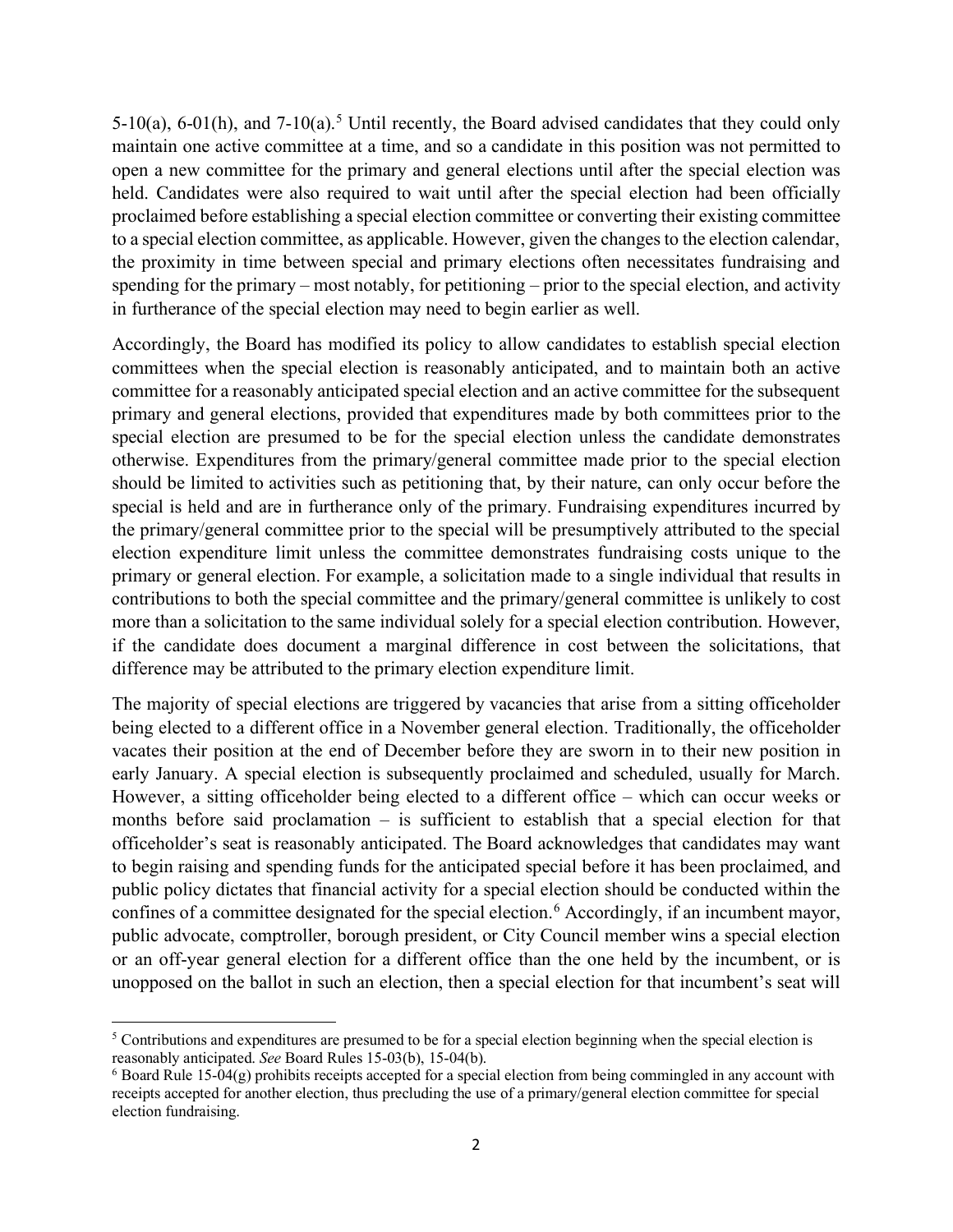be considered reasonably anticipated. A candidate with an existing committee who chooses to run in the anticipated special election will be required to convert their committee to a special election committee and may establish a new committee for the primary and general elections.

For special elections arising from other types of vacancies, the determination of reasonable anticipation will be fact-specific and the Board will consider the totality of the circumstances. Board Rules 15-03(c) and 15-04(d) provide that candidates may present evidence to the Board to demonstrate the date on which a special election was first reasonably anticipated.

Because Admin. Code § 3-705(4), as amended by Local Law No. 128 of 2019, provides for public funds payments beginning six months before the primary election, the Board must also consider the possibility that a candidate will receive an early payment and subsequently choose to run in a special election occurring prior to the primary, which was not anticipated at the time the payment was made. As noted above, the majority of special elections occurring prior to the primary are triggered by vacancies that will be reasonably anticipated prior to the first early payment on December 15, since they arise from elections held in early November. Pursuant to Admin. Code § 3-709(5), if a special election is reasonably anticipated, candidates in the primary election for the seat that is the subject of the special election will not receive public funds payments for the primary any earlier than 30 days after the special is held, regardless of whether they choose to run in the special. Accordingly, in most cases there will be no opportunity for a candidate who has already received public funds for the primary to subsequently register for the special. However, in the event that a vacancy becomes anticipated between mid-December and late March, and one or more candidates for that office has already received an early public funds payment, any candidate wishing to run in the special election will be required to convert their existing committee to a special election committee and may create a new committee for the primary and general elections. Any public funds previously received will be presumed to be for the special election and will count against the special election public funds maximum. Alternatively, candidates who choose not to run in the special election may use the public funds for the primary, but may not receive additional public funds any earlier than 30 days after the special is held.

### **Out-Year Expenditure Limit**

Admin. Code  $\S$  3-706(2) states that the out-year expenditure limit applies "to all expenditures made by a participating or limited participating candidate and his or her principal committee in the three calendar years preceding the year of the election for which such candidate chooses to file a certification<sup>[1]</sup>. Admin. Code  $\S$  3-706(2a) states that the amount by which the out-year limit is exceeded will be deducted from "the amount of the expenditure limitation which next applies to such candidate or his or her principal committee, pursuant to subdivision one of this section[.]" Subdivision one states that the expenditure limit applies to expenditures made "in each primary election, in each special election to fill a vacancy, and in each general election[.]" By its terms, § 3-706(2a) does not distinguish between election types, and it incorporates by reference a provision that applies to special elections.<sup>[7](#page-2-0)</sup> The plain language of the Campaign Finance Act thus indicates

<span id="page-2-0"></span> $<sup>7</sup>$  Expenditures made in the year prior to the year of the special election may be qualified, pursuant to Board Rule 15-</sup>  $03(e)(ii)$ .